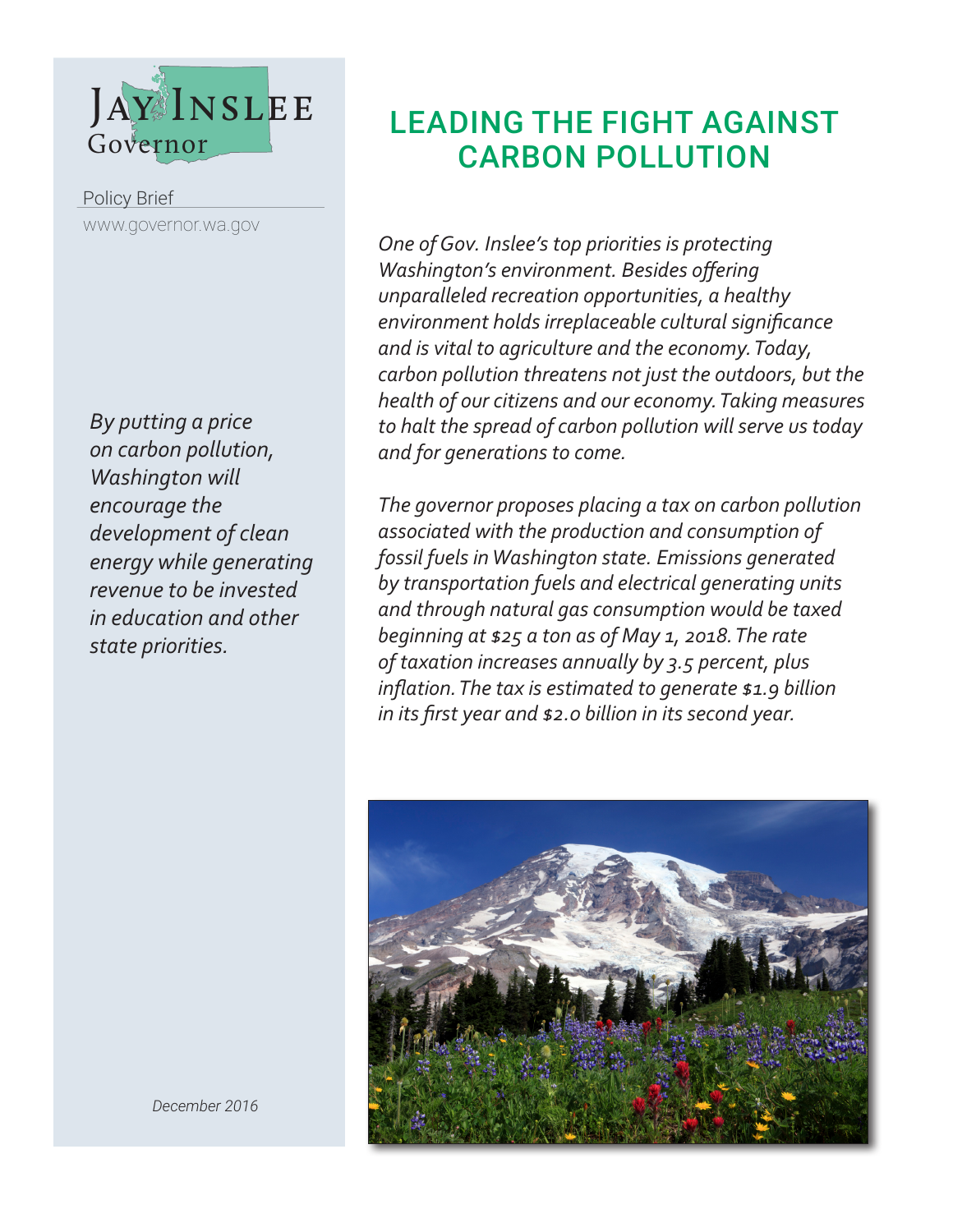### BACKGROUND

Climate change caused by carbon pollution poses a profound and growing risk to our state's economy and quality of life. Acidifying oceans, higher forest fire risk and lower snowpack that means less water for Washington's crops and its iconic salmon runs are just some of the repercussions the state has begun to experience. Doing our part to reduce carbon pollution is key to shrinking these and other threats posed by climate change.

By promoting policies that encourage clean energy, Washington can continue its leadership by creating jobs and generating growth among the many business sectors that will transform and strengthen our economy.

In 2008, the state Legislature adopted targets requiring the state to limit greenhouse gas emissions to 1990 levels by 2020, to 25 percent below 1990 levels by 2035 and to 50 percent below 1990 levels by 2050. While Washington has cut emissions by expanding renewable energy and investing in energy efficiency measures,

the state is not on track to meet these statutory targets. Indeed, Washington's Department of Ecology has recommended the state's targets be updated to reflect the need for further reductions.

There is growing scientific consensus that more ambitious targets are necessary to meet international goals for limiting global temperature as well. Around the world, jurisdictions with similar challenges are setting a price on carbon to discourage pollution and incentivize investment in clean energy. In fact, carbon pricing is the single most effective of the many tools available to policymakers confronting climate change.

## GOV. INSLEE PROPOSES CARBON PRICING PLAN FOR WASHINGTON

By setting a price to discourage carbon pollution and incentivize clean alternatives, a tax will work in combination with other state policies, such as our renewable energy standard, to significantly reduce emissions to meet state limits.



# 2017–19 Carbon Revenue Investments